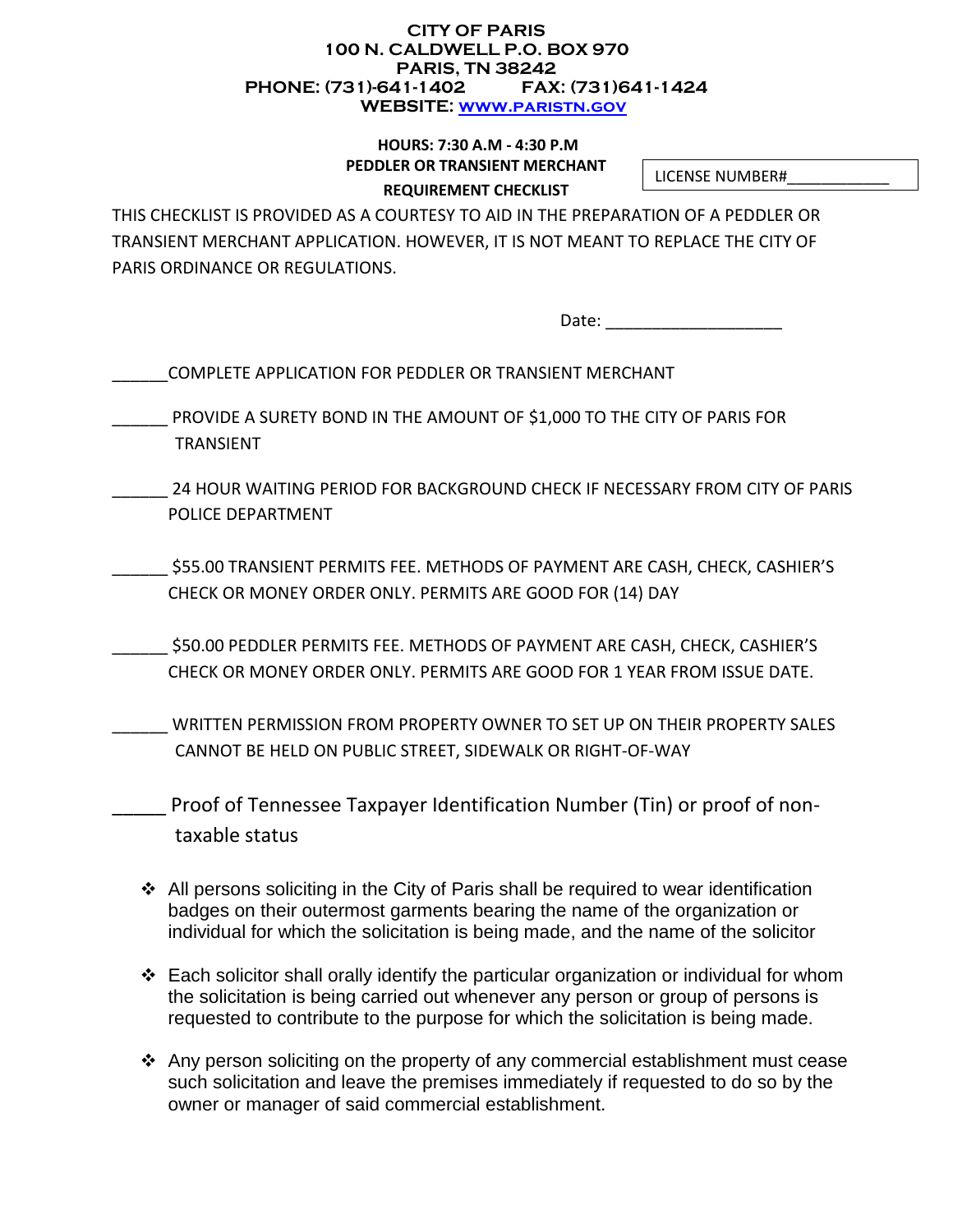- \* No person shall solicit contributions in the roadway, intersections or crosswalks of any public streets. All road blocks on public streets shall be prohibited.
- All door-to-door solicitations in residential areas shall be prohibited between the hours of 9:00 p.m. and 9:00 a.m.
- All solicitation in commercial areas shall be prohibited between the hours of 9:00 p.m. and 9:00 a.m., except that solicitation shall be allowed after 9:00 p.m. and before 9:00 a.m. on the premises of any commercial establishment open for business to the general public.
- No person shall, directly or indirectly, solicit contributions for any purpose by misrepresentation of his name, occupation, financial condition, social condition or residence, and no person shall make or perpetrate any other misstatement, deception, or fraud in connection with any solicitation of any contribution for any purpose within the City of Paris, or in any application or report filed under this ordinance. Any such misstatement, deception or fraud, shall be grounds for revocation of any permit granted.
- $\cdot$  I certify that all answers and statements herein contained are true to the best of my knowledge and belief. I certify that if a permit is granted, it will not be used or represented in any way as an endorsement of the City of Paris or by any department or officer thereof. I certify that my organization will abide by the rules of conduct from City of Paris as stated above.

## **If items are home grown or homemade Proof of Taxpayer identification number is not necessary. Yard sales are included in exemption from permit.**

| . .<br><b><i>COMMERCIAL</i></b><br>plicant.<br>Signature | Date |  |
|----------------------------------------------------------|------|--|
|----------------------------------------------------------|------|--|

OFFICE SIGNATURE: **WE SEE ALL AND THE SEE ALL AND THE SIGNATURE:**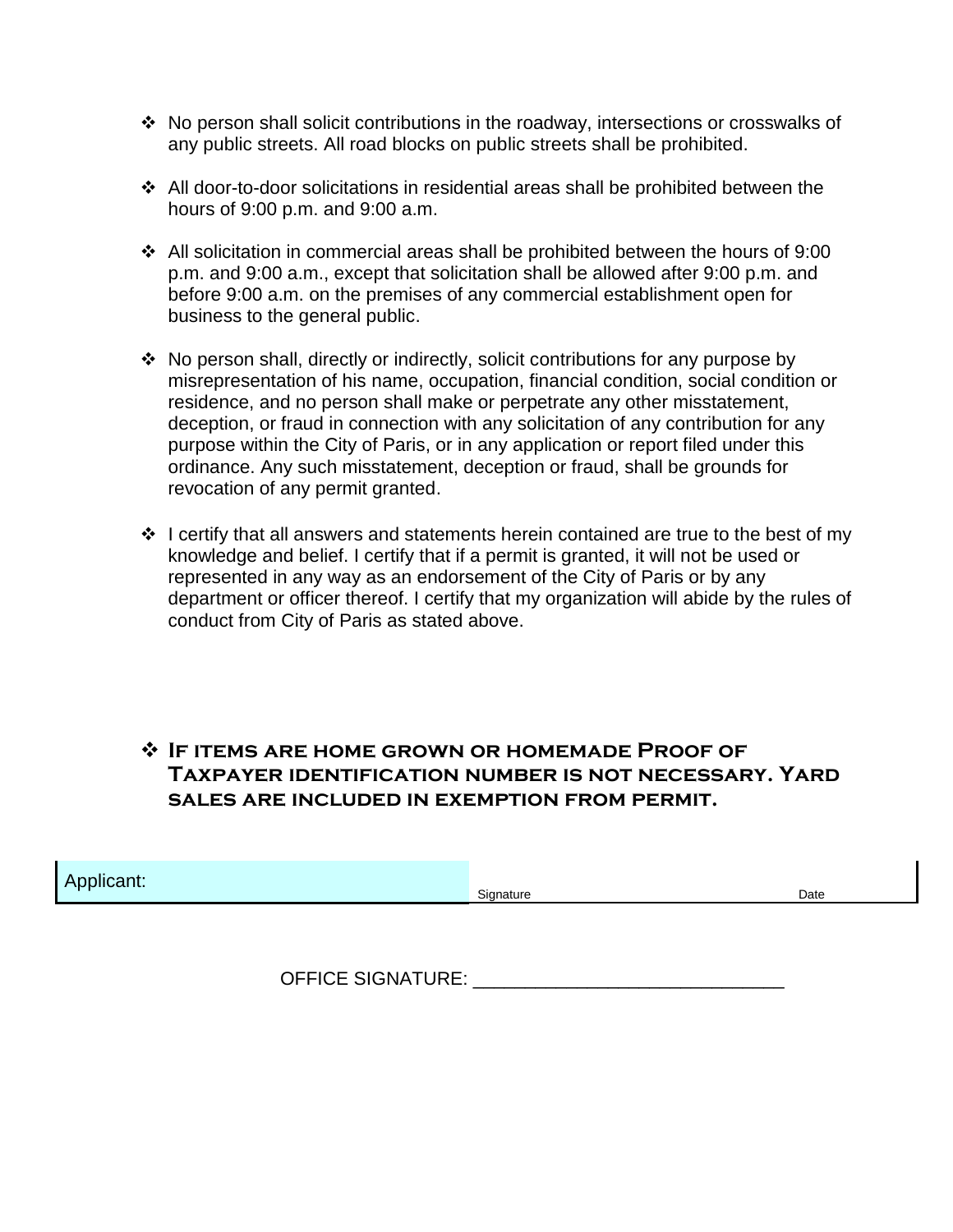#### **CITY OF PARIS 100 N. CALDWELL P.O. BOX 970 PARIS, TN 38242 PHONE: (731)-641-1402 FAX: (731)641-1424 WEBSITE: [www.paristn.gov](http://www.paristn.gov/)**

**HOURS: 7:30 A.M - 4:30 P.M** 

LICENSE NUMBER#\_\_\_\_\_\_\_\_\_\_\_\_

#### **APPLICATION FOR PERMIT FOR PEDDLER AND/OR TRANSIENT VENDOR** ORGANIZATION/COMPANY INFORMATION

| <b>URGANIZATION/COMPANY INFORMATION</b><br>NAME OF ORGANIZATION/COMPANY: NAME OF ORGANIZATION OF A SALE OF STATE OF STATE OF STATE OF STATE OF STATE OF STATE OF STATE OF STATE OF STATE OF STATE OF STATE OF STATE OF STATE OF STATE OF STATE OF STATE OF STATE OF STATE |  |  |
|---------------------------------------------------------------------------------------------------------------------------------------------------------------------------------------------------------------------------------------------------------------------------|--|--|
|                                                                                                                                                                                                                                                                           |  |  |
|                                                                                                                                                                                                                                                                           |  |  |
| <b>APPLICANT INFORMATION</b>                                                                                                                                                                                                                                              |  |  |
|                                                                                                                                                                                                                                                                           |  |  |
| <b>TELEPHONE NUMBER</b>                                                                                                                                                                                                                                                   |  |  |
|                                                                                                                                                                                                                                                                           |  |  |
| NATURE OF BUSINESS FOR WHICH LICENSE IS DESIRED (PLEASE SPECIFTY ITEMS THAT WILL BE OFFERED FOR SALES):<br>NAMES OF (2) LOCAL PROPERTY OWNERS WHO WILL CERTIFY TO APPLICANT'S GOOD, MORAL REPUTATION AND<br><b>BUSINESS</b>                                               |  |  |
| HAVE YOU EVER BEEN CONVICTED OF ANY CRIME OR MISDEMEANOR OR FOR VIOLATING ANY MUNICIPAL ORDINANCE?<br><b>EXAMPLE</b><br>IF YES, STATE THE NATURE OF THE OFFENSE AND THE PUNISHMENT OR PENALTY ASSESSED THEREFOR:                                                          |  |  |
| LIST THE LAST (3) CITIES OR TOWNS WHERE YOU HAVE CONDUCTED BUSINESS IMMEDIATELY PRECEDING THE DATE OF<br>THIS APPLICATION AND GIVE THE DATES BUSINESS WAS OPERATED:                                                                                                       |  |  |

\_\_\_\_\_\_\_\_\_\_\_\_\_\_\_\_\_\_\_\_\_\_\_\_\_\_\_\_\_\_\_\_\_\_\_\_\_\_\_\_\_\_\_\_\_\_\_\_\_\_\_\_\_\_\_\_\_\_\_\_\_\_\_\_\_\_\_\_\_\_\_\_\_\_\_\_\_\_\_\_\_\_\_\_\_\_\_\_\_\_\_\_\_\_\_\_\_\_